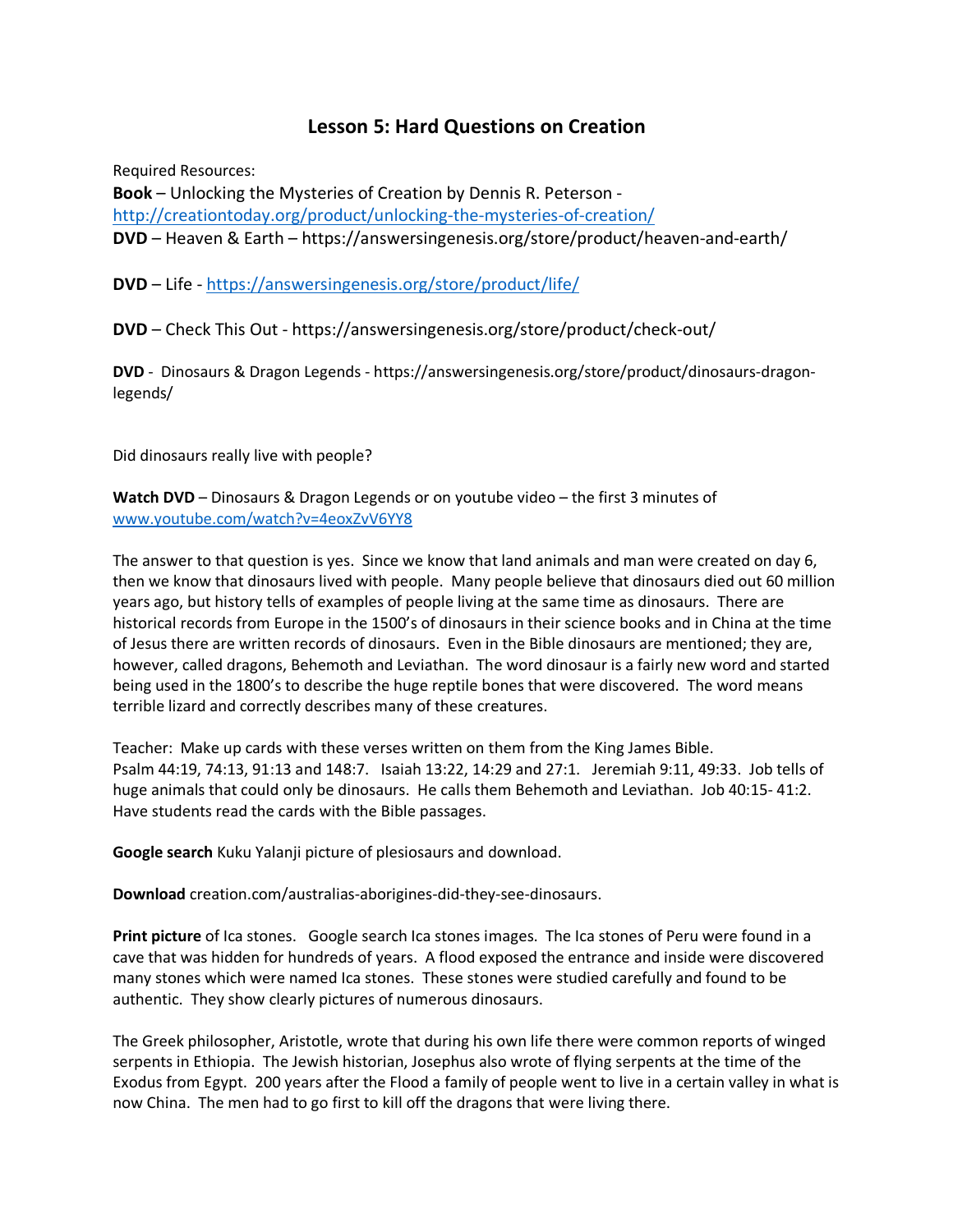# **Book** – Unlocking the Mysteries of Creation pages 154 – 155. Read 1-9 picture captions. Also page 168 read EXTRAORDINARY SAURIAN IN BOLIVIA.

**Goggle Search** – Soft dinosaur tissue image. Find image to show in class and print. There have been many finds of dinosaur bones that are not fossilized, but have been found soft with tissues, blood vessels and dried blood. These dinosaur bones have been "dated" at 65 million years old. But scientific studies show that these soft tissues would last at most 600,000 years under the very best conditions.

Where did all of the races come from?

**Watch DVD** – Check This Out : The Origin of Races.

## Is there any evidence of apes evolving into man?

The answer to that question is no. There are many scientists that have spent years looking for old human or ape skeletons trying to find one that would prove that man evolved from an ape like creature. No one has been successful. Here are some examples of failed attempts: Peking Man – A group of researchers found a large number of apelike skull fragments including some parts of lower jaws in a cave near Peking China next to a fire pit and tools. It was assumed that since the skull and tools were found together this was an ape-man link. However, students are seldom presented with a more plausible explanation. Monkey meat is very tough but monkey brains are still considered a delicacy in that part of the world. Since only the skull fragments were found, it is quite likely that Peking man was somebody's meal… not man's ancestor.

Java Man - In 1892 Eugene Dubois found a thick boned skull cap in the same area as a human thigh bone. This is still presented as evidence of an early man that evolved from an ape. However, many years after this supposed creature was widely accepted as an ape to man link, Dubois admitted that the skull cap and leg bone were separated by 46 feet. When a scientist who is looking for that ape to man link finds a modern man's skeleton with a skull that is broken into pieces he will, because of his beliefs, put together that modern man's skull and give it an ape like appearance. Because of their belief in evolution, what they believe is an ape to man link in reality is not.

**Book** – Unlocking the Mysteries of Life. **Read** on page 126; A colorful Reader's Digest book titled… then the THINK! **Read** on page 128; Ramapithecus. **Read** on page 131; What about the Artist's Reconstruction?

**Google search** Java Man images. Print two or more pictures. Explain to your class that all of these pictures are created by an artist and are not based on scientific finds. These pictures are made up because a scientist believed that these pictures were true. A person with only the top part of a skull or 2 inches of a jaw told an artist what kind of picture he wanted.

**Study** 1 Thessalonians 5:21; Ecclesiastes 10:12b-13 and Psalm 139:14-17.

Why do some Christians believe in evolution as part of God's creation process?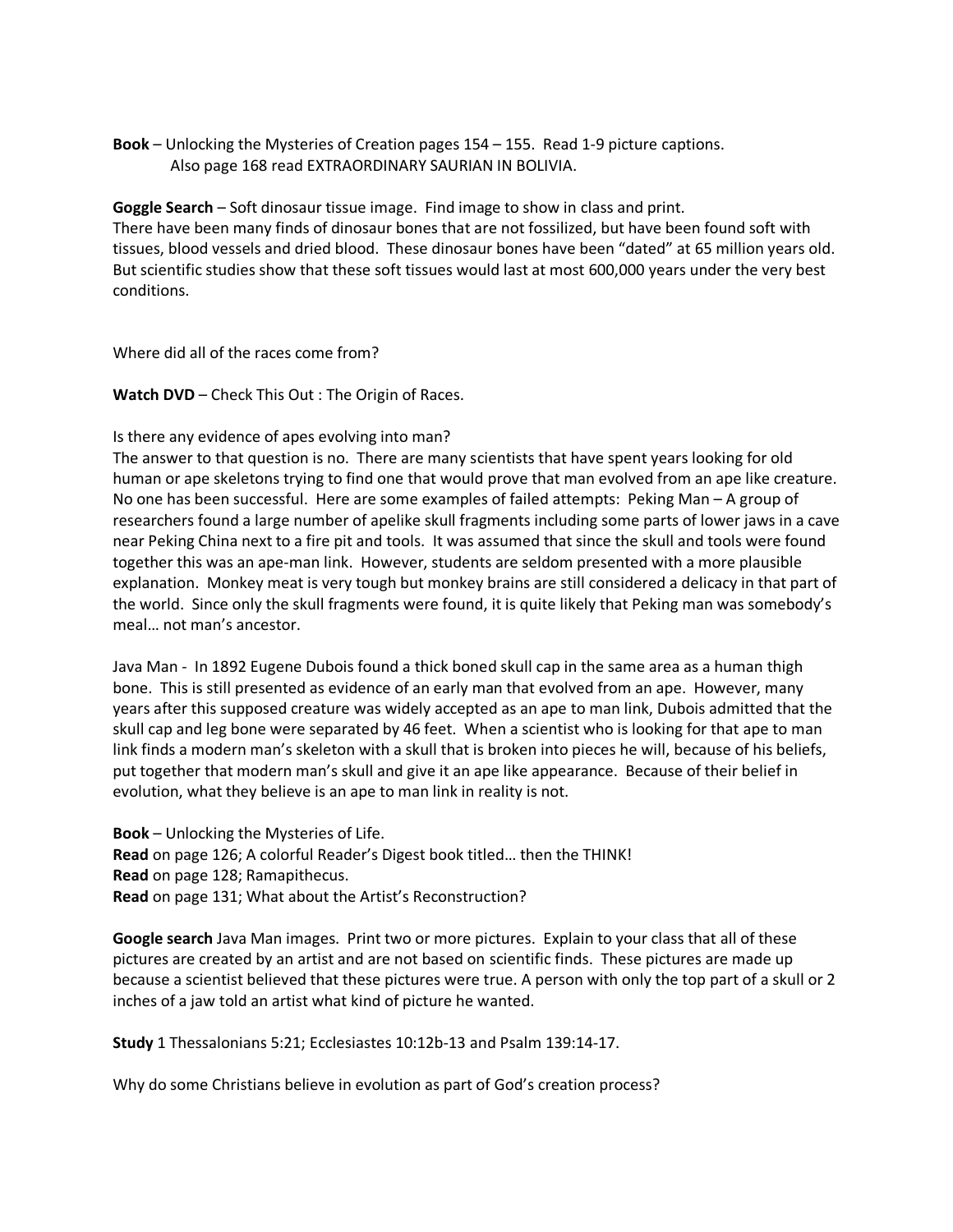There are Christians who want to believe in what the Bible teaches, but they also want to believe what the scientists tells us of evolution. But these Christians are wrong.

Read Mathew 19:4-5 – There were no millions of years before man; God created man on the  $6<sup>th</sup>$  day of creation.

1 Corinthians 15:21-22 and Romans 5:12 – Adam brought death to creation; evolution did not bring death long before Adam. If we believe that God used evolution we must believe that there was death before Adam and Eve sinned. How could a God of love allow such a horrible process as disease, suffering and death for millions of years as part of His "very good" creation? We need to accept Genesis as literal history; to understand it as it is written. Many of the New Testament's teachings like sin, come from a literal historical reading of Genesis.

Why would a loving God allow pain and suffering? **Watch DVD** – Check This Out: Pain & Suffering.

## Are natural selection and evolution the same thing?

No. Natural selection helps animals adapt to a certain environment. Example: The Artic Fox has an excellent white winter coat that keeps out freezing cold that can go down to -70 below zero. Natural selection can give that fox what it needs to survive the artic climate because its genes contain the information for that change. Only 6% of their body weight is fat in the summer months but that amount increases to 30% in the winter. Also, in winter the Artic Fox's fur increases 140% in multiple layers on their bodies and extra fur grows on their feet. Natural selection cannot change that fox to a higher animal. That fox will always be a fox. Evolution states that all animals change from a lower form of animal and we know that evolution cannot happen in a world of observable science.

#### What is the Big Bang?

The Big Bang is a belief about how the universe began. Many people believe that billions of years ago the universe began as a tiny, very hot and dense point about the size of a pea. This point contained all the mass and energy of the universe. It is supposed that over billions of years, the energy from the big bang cooled down as the universe expanded. Some of this energy formed stars and the matter clumped together to form planets. To think that a random expansion could provide us with a planet that is just the right size for its' gravity to hold an atmosphere and is the perfect distance from the sun for heat and energy. The earth's rotation is also perfect in stabilizing heat; if the earth did not rotate, one side would be a permanent deep freeze and the other side would be too hot. Did the big bang just happen to give us a magnetic field to protect us from the sun's deadly radiation and give us the right amount of numerous gases so that we can breathe? I don't think so. To think that all this started with a point no bigger than a pea is a bit foolish.

Watch short clip www.icr.org/thatsafact. Scroll to Big Bang?

**Read** - Nehemiah 9:6

**Watch DVD** – Heaven & Earth: Chapter Stars (2 minutes and 17 seconds long).

Are there examples of scientists being wrong about the evidence that they find? Google search http://darwiniana.org/horses.htm print.

Yes. First example: Horse evolution – Evolutionists have developed a chart (show picture) that shows how horses evolved. This chart, however, was proven wrong 50 years ago. In some places where horse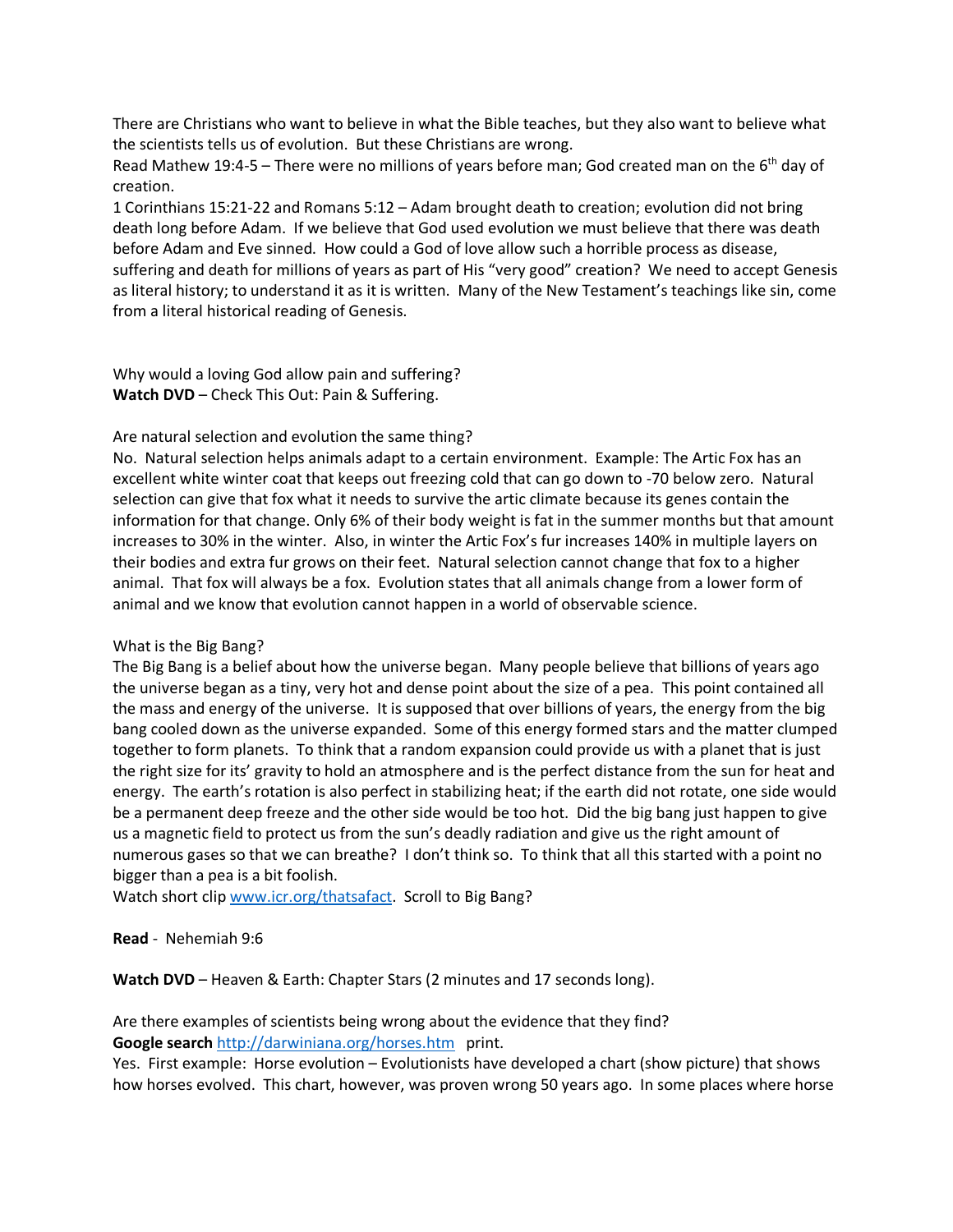fossils were found, two or more of the horse series have been found buried together in the same layer of rock. This indicates that they lived at the same time and were not distantly related transitions. Next example: Book – Unlocking the Mysteries of Creation. Page 106; read "What is the Geologic Chart?" and show picture.

## Does the fossil record show that evolution is true?

**Book** – Unlocking the Mysteries of Creation. Page 101: read "What Was Life Like in the Ancient Tropical World?"

**Google Search** 70 million year old bat fossil images. Choose and print picture. Show students. Scientists found what they claimed to be a fossil of a 15 million year old bat. A few years later they found another fossil of a bat that they dated at 70 million years old. Both fossils look exactly like a modern bat. If evolution were true the 70 million year old bat would have been in a stage of evolving into a modern bat, but it was not. Think about it; as a bat was evolving and had smaller wings, it could not fly and it could not run. There is no possible way it could find food or escape predators. **Google search** Whale evolution chart images. Print and show students. Book – Unlocking the Mysteries of Creation. Page 102 read Whales with legs. Watch short clip www.icr.org/thatsafact. Scroll and find whale evolution. **Book** – Unlocking the Mysteries of Creation. Page 105 read Puzzling To Darwin.

Could natural laws have evolved?

**Watch DVD** – Heaven & Earth chapter Natural Laws (1 minute and 52 seconds long)

## Did birds evolve from dinosaurs?

**Google search** Archaeopteryx fossil images. Choose picture and print.

The answer to that question is no. Dinosaurs are land animals that were created on day 6 and birds were created on day 5 of creation week. Dinosaurs and birds were created as fully developed, 100 % dinosaurs and birds by an all-powerful Creator God who shared what and how he created as real history in the first book of the Bible, Genesis. Plus, there are too many physical differences for evolution to possibly occur. Dinosaurs are cold blooded while birds are warm blooded and have a much higher metabolic rate. Bird's lung and oxygen intake are vastly different than dinosaurs. Feathers are very different from scales in both their structure and growth. There is no way possible that new information could be added to the DNA to change a dinosaur (or any reptile) into a bird. Information can be scrambled or lost but new information cannot be added to the DNA.

#### **Show picture of Archaeopteryx.**

Many biology textbooks and museums make the claim that Archaeopteryx was the perfect transitional fossil, being the perfect intermediate between reptiles and birds. As proof they point to the fact that this ancient bird had teeth, claws on the wings and a long tail. While no modern birds have teeth, there has been another ancient bird fossil with teeth. The ostrich and a South American bird called the hoatzin have claws on their wings. The long tail is a fully feathered tail that you would see on a bird. Most evolutionists now realize that the Archaeopteryx is a true bird after finding more fossils that show a far greater details of its feathers.

What about the pictures that I have seen of dinosaurs with feathers? Print article and read highlights. https://news.nationalgeographic.com/news/2002/11/1120\_021120\_raptor.html

Scientist that believe in evolution are frustrated because they can't find fossils of animals that are between reptiles and birds. Because there are no intermediate fossils, they want you to believe that some dinosaurs had feathers. It's all a lie; dinosaurs are 100% reptile and birds are 100% birds.

Do we see an orderly creation designed by an orderly Creator?